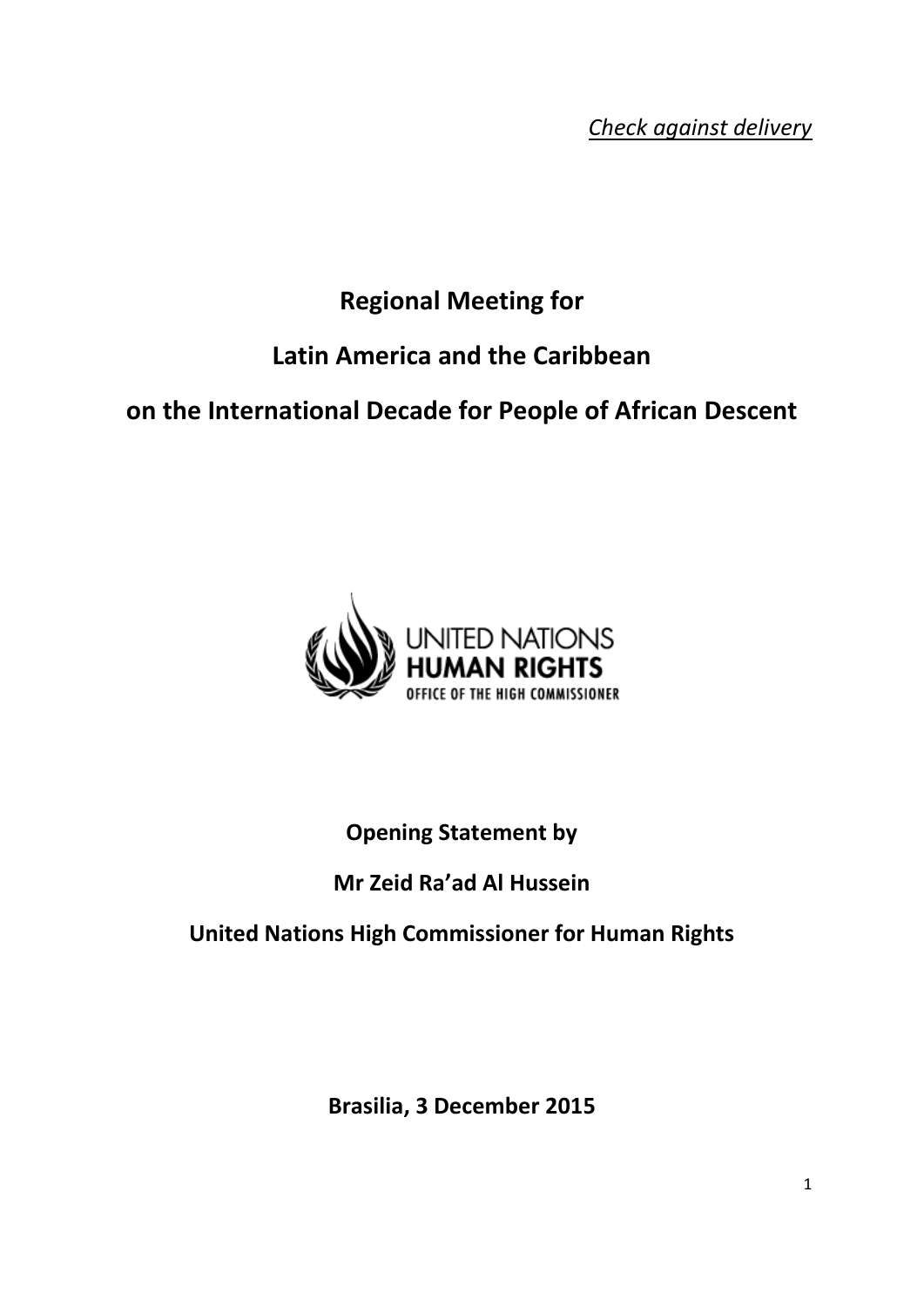Excellencies,

Friends, Colleagues,

Ladies and gentlemen,

A good morning to you all. It is a great honour for me to be among all of you here today, to pay tribute in particular to the courage and resilience of people of African descent, who have been tirelessly pushing for decades to bring international visibility to the longstanding discrimination that millions of Afro-descendants around the world face daily Let us also recognize Afro-descendant ancestors who have given great sacrifices over the centuries for freedom, equality, and human rights.

As I address this first Regional meeting under the International Decade for People of African Descent, I am struck by the enormity of the task before us. Ten years to reverse five centuries of structural discrimination? Racial discrimination that has deep roots grown in colonialism and slavery and which is nourished daily with fear,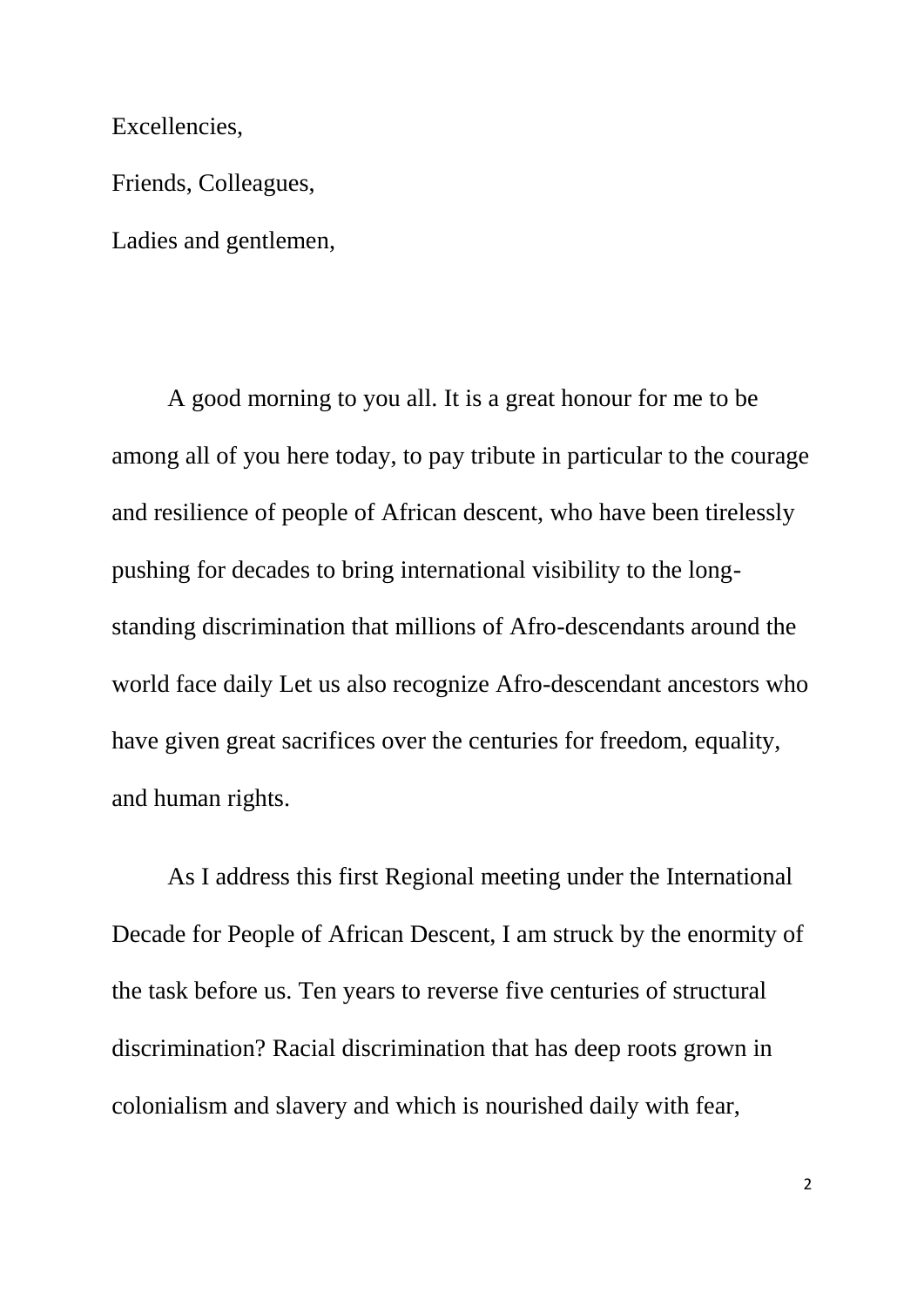poverty and violence, roots that aggressively infiltrate every aspect of life – from access to food and education to physical integrity, to participation in decisions that fundamentally affect one's life.

A decade is such a short time.

The life of a child of African descent today in a barrio, favela, a pueblo joven, or in an Afro-descendant community, is predetermined to be marked by the colour of their skin even before they born. Maternal mortality is generally higher among people of African descent because of discrimination and unequal access to healthcare. The child is likely to grow up in a household living below the poverty line, with insufficient clean water, electricity or sewage systems. They are unlikely to go to a good school, more likely to drop out and to end up with a low-wage job if any, in the informal sector, without any social security or benefits. The chances of this child reaching a position of political power are shamefully negligible – in 2009, a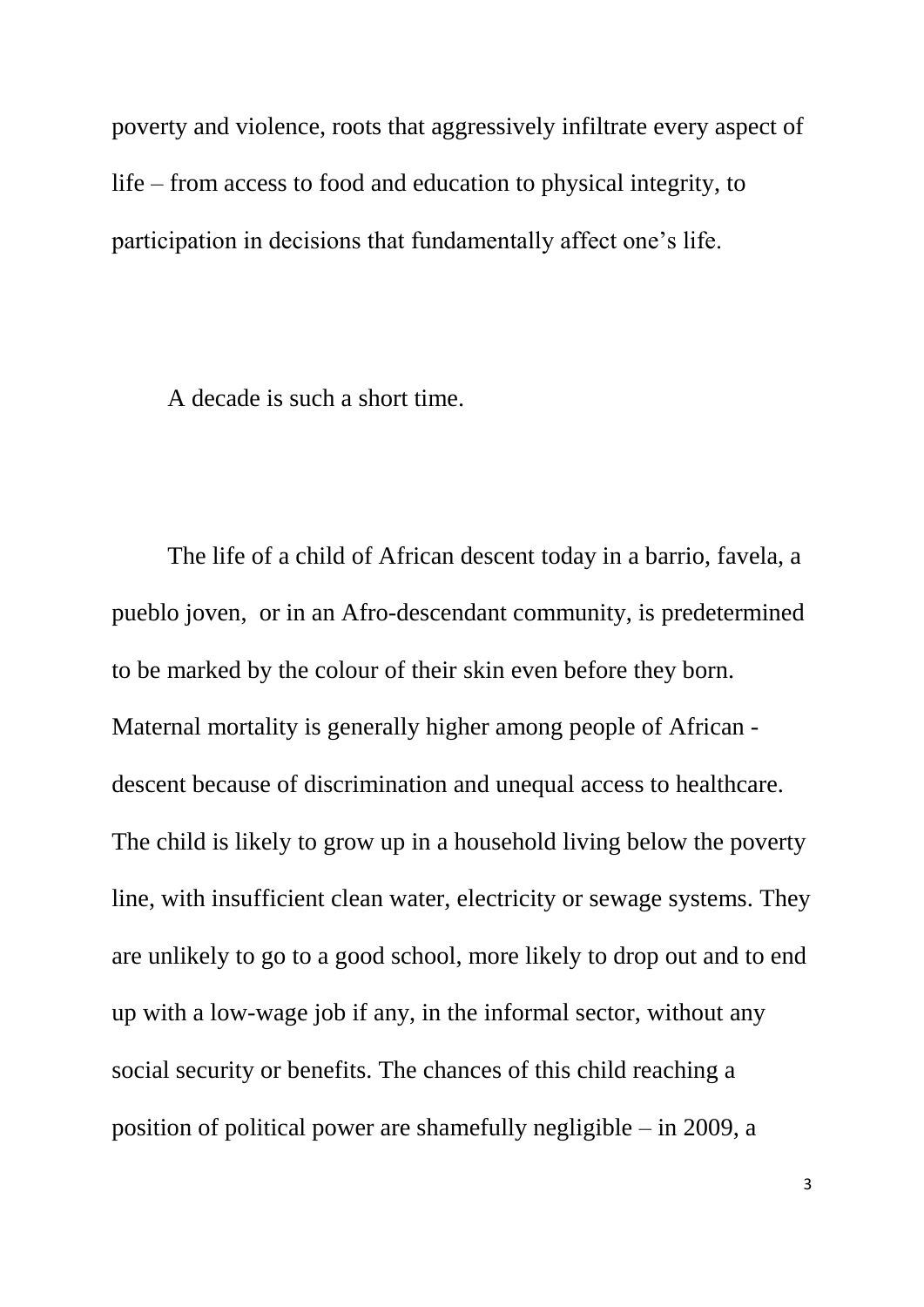mere 0.3 per cent of legislators in Latin America were women of African descent. Conversely, the likelihood of this child with age being subjected to brutal, even lethal violence, either in their own community or at the hands of the police or security forces, are much higher, and as are the chances of being incarcerated.

A dismal but tragically widespread experience – and the story may well have unfolded in virtually any Latin American or Caribbean country.

A decade therefore is such a short time.

A vast majority of the people of African descent in the Latin American and Caribbean region are the descendants of African men and women who were captured, sold into slavery and subjected to unspeakable horrors between the 16th and 19th centuries. With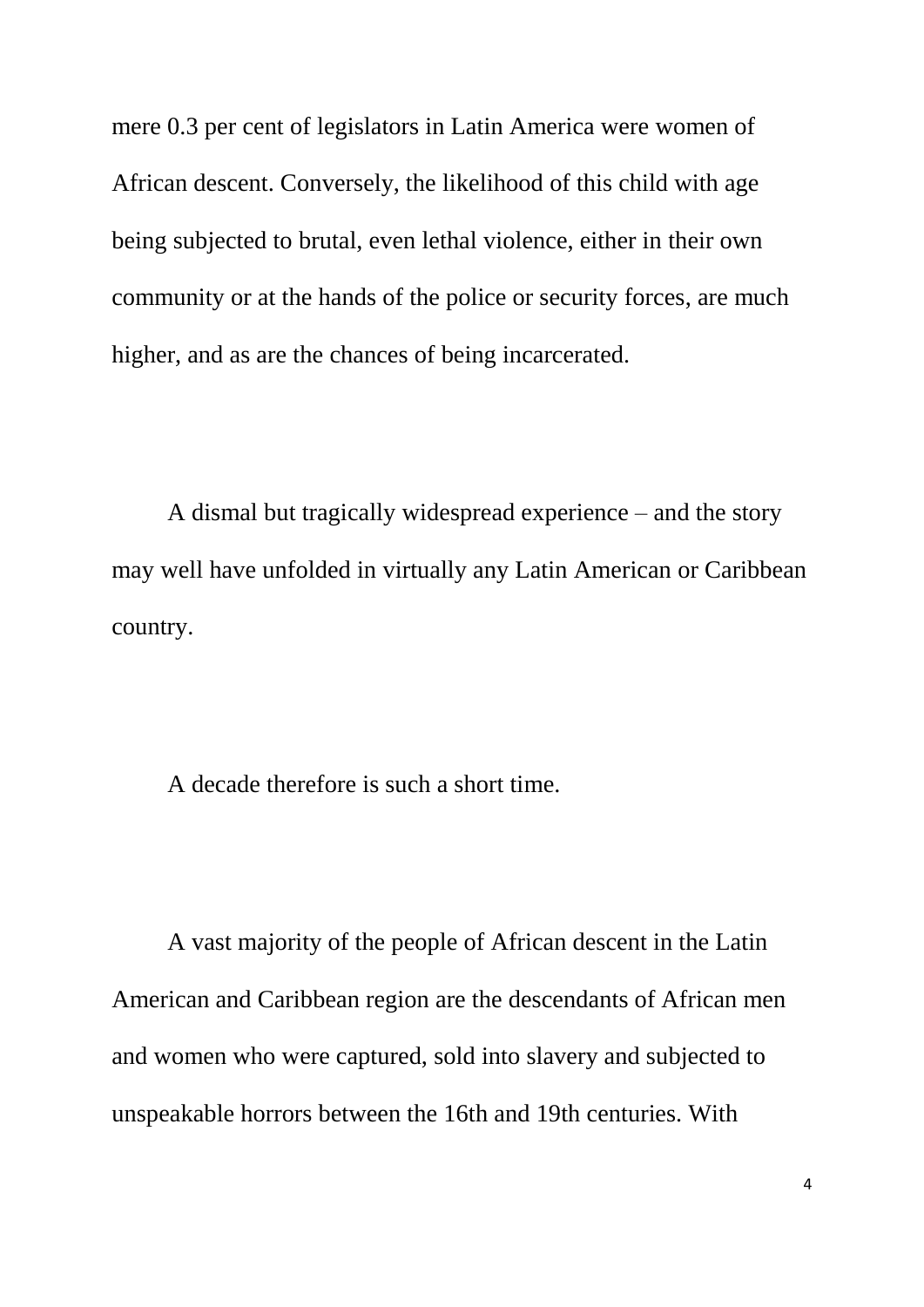abolition came freedom, but many of the deeply discriminatory social structures were never torn down, and the prejudices and preconceptions never recognized or confronted.

Today, there are more than 150 million people of African descent in Latin America and the Caribbean – about 30 per cent of the population. According to the most recent census in Brazil, half of the population of the country is Afro-descendant. Yet Afro-descendants throughout much of the region are almost invisible in the halls of power – economic, academic, professional or political, at local or national levels. In the Caribbean region where people of African descent are the majority or form the vast majority of the population and are visible in the political leadership, yet it is the people of European descent who tend to hold economic power. High rates of inequality persist throughout the region for people of African descent. In times of economic growth, Afro-descendants largely fail to reap the benefits; and in times of economic slowdown, they suffer the most, with the wealth gap only widening.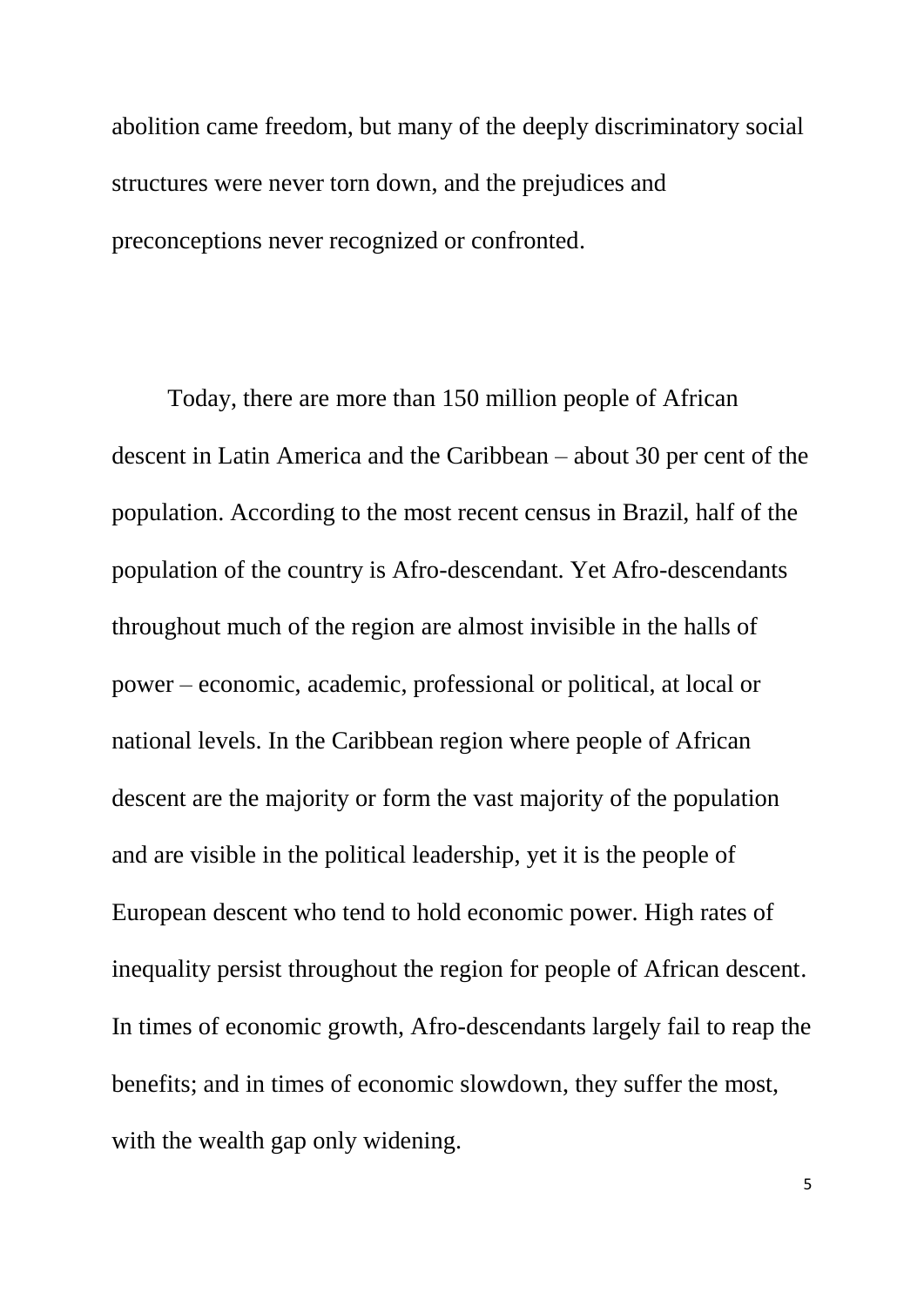We can only deconstruct five centuries of structural racism and discrimination working together.

Implementing the Programme of Activities of the Decade can only be achieved through partnership and joint efforts taken by all of us - the United Nations, Member States, national human rights institutions, civil society and regional organizations - such as ECLAC, and CELAC, the Inter-American Bank and the Organization of American States.

For my part, and as Coordinator of the Decade, I will work with all our partners on implementing the Programme of Activities. My Office with the Department of Public Information and UNESCO is carrying out an awareness-raising campaign on the Decade. We will continue our successful fellowship programme for young people of African descent, some of whom are here today. We are undertaking thematic research to increase understanding about the nature and complexity of discrimination facing the people of African descent.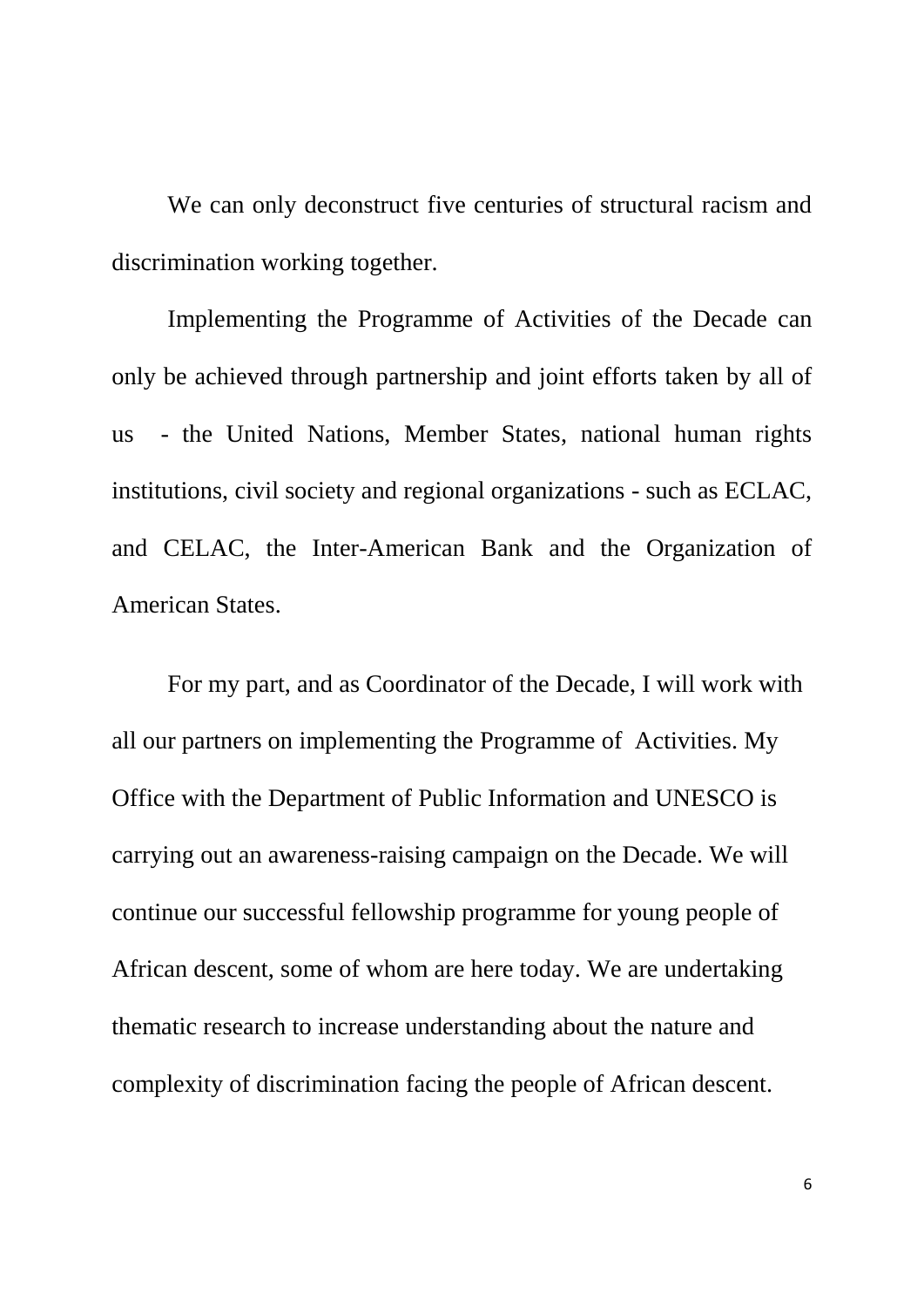And there has been some progress. Over the past 15 years or so, many governments in the region have integrated protective measures for people of African descent into laws and constitutions. Several States now collect disaggregated statistical data on the demographies of Afro-descendants – this is an important first step in designing the right policies and programmes to tackle the issues that these communities face. Brazil has been implementing affirmative action policies for access to higher education since 2004, while Colombia has been promoting similar policies for political representation in parliament. Argentina, Bolivia, Colombia, Costa Rica and Mexico are among the countries that have adopted national action plans to combat racial discrimination. There have also been a number of welcome initiatives at the regional level, including the adoption of two conventions: the Inter-American Convention against Racism, Racial Discrimination and Related Intolerance and the Inter-American Convention against Discrimination. A Rapporteur on the rights of Afro-descendants has also been appointed as has a Working Group on the rights of people of African descent within the Inter-American system. The Community of Latin American and Caribbean States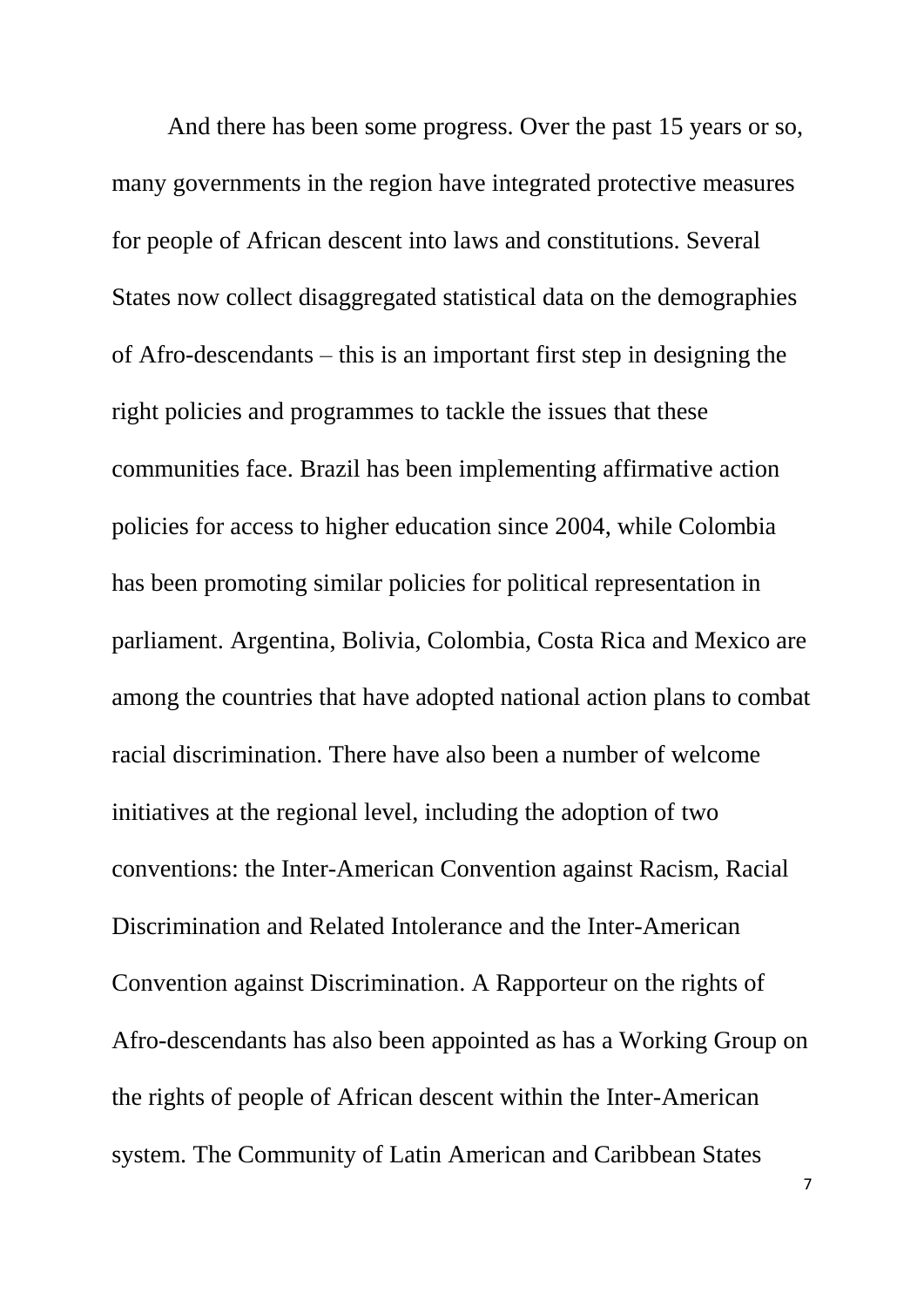(CELAC) has created an active Working Group for People of African Descent to increase their visibility and promote their rights. Indeed, in many ways, the Latin American and Caribbean region is leading the way in adopting laws and policies to promote the rights of people of African descent.

The International Decade for People of African Descent is an opportunity to push ahead such welcome reforms throughout the region, but also to robustly enforce the laws and implement the policies and programmes to bring tangible improvements to the lives of Afro-descendants. A decade is indeed a short time, but if we set concrete goals, we may well be able to make a transformative difference in the 10 decisive years of the life of that child from the favela, barrio or pueblo joven.

The efforts of many representatives of Afro-descendants who advocated for this Decade and who have succeeded in making the international community sit up, listen and get serious about tackling these issues shows what can and should be accomplished.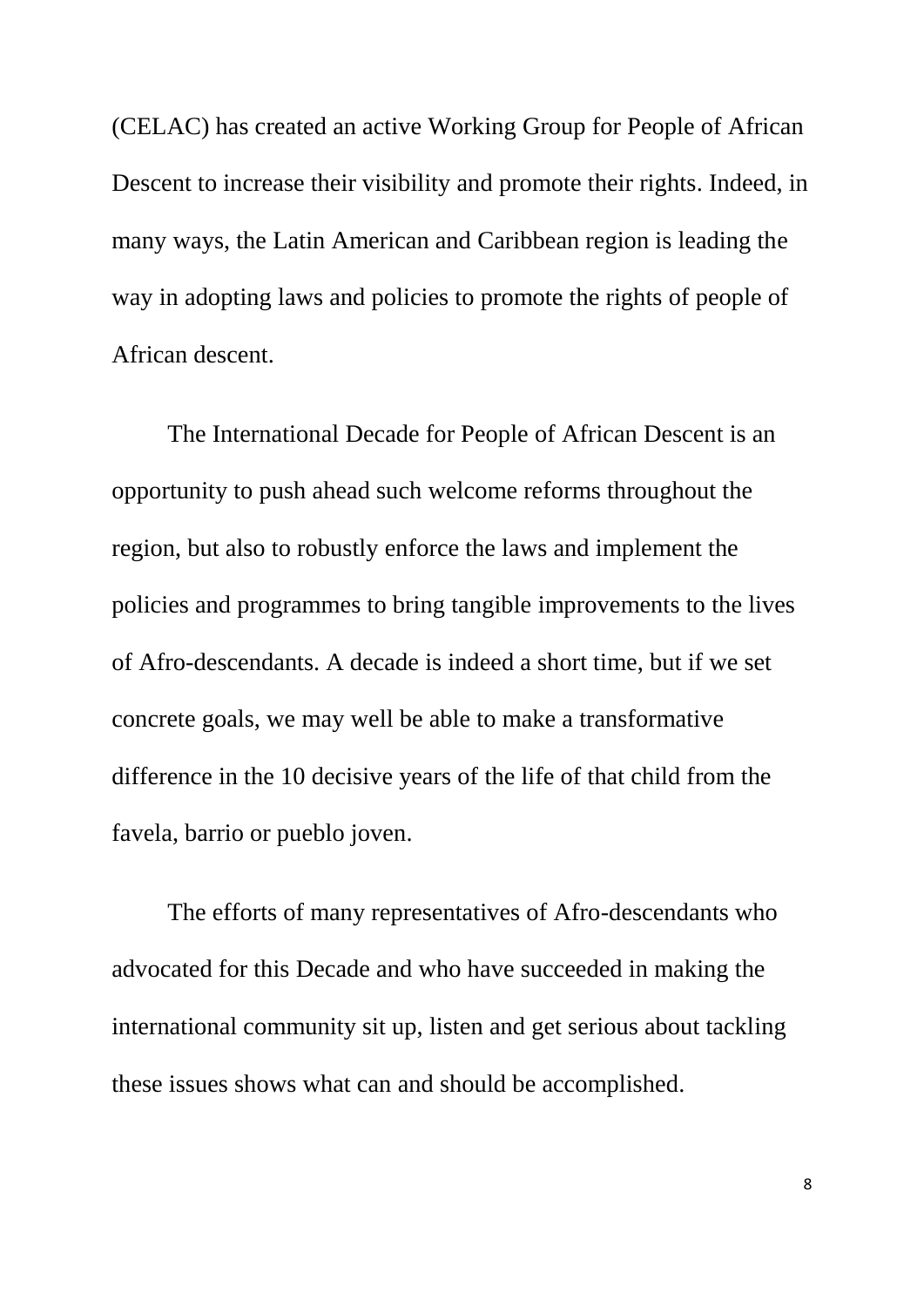However, let's make it clear that it is the States which bear the primary responsibility to implement with urgency the commitments which they undertook under the Programme of Activities, adopted with the agreement of all Member States at the General Assembly a year ago. Taken with the Durban Declaration and Programme of Action and the various international human rights treaties ratified by the States of the region, particularly the International Convention on the Elimination of All Forms of Racial Discrimination, which the  $50<sup>th</sup>$ which anniversary we commemorate this year, the three themes for the Decade – Recognition, Justice and Development– and the Programme of Activities, provide a solid framework for action.

**Recognition** is about acknowledging and understanding, concretely, the extent and depth of racism and racial discrimination faced by people of African descent, through data collection and by involving them in public and political affairs. It is about making Afrodescendants and their history, culture and achievements visible in education curricula, in textbooks and in the cultural arena.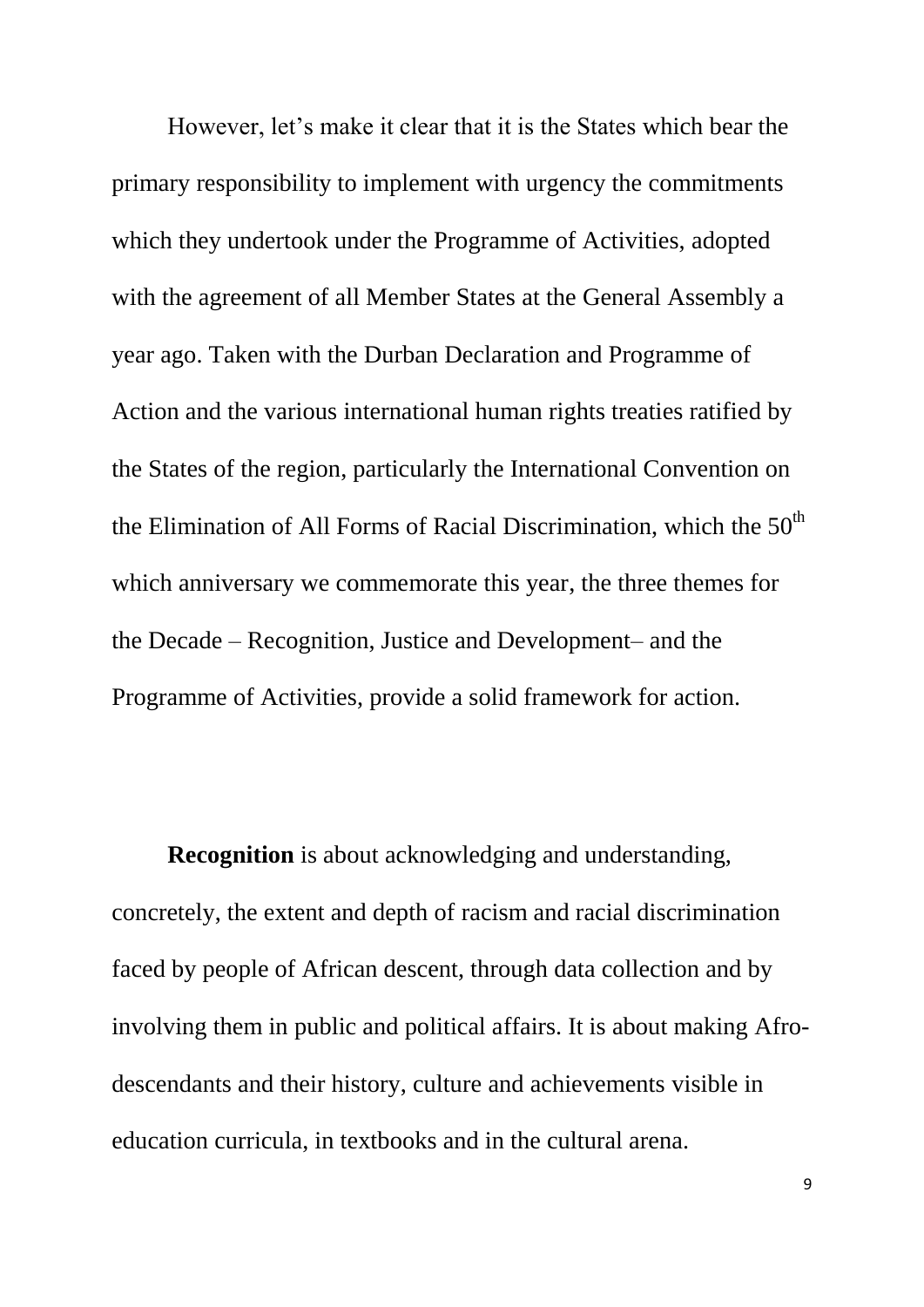Recognition can include affirmative action measures in education, in political representation, and in both the public and private sector labour markets. Recognition also means sensitising State officials, including in the spheres of law enforcement and justice, to prevent racial profiling and police brutality. And it means ensuring just and adequate reparation and satisfaction for any damage as a result of such discrimination, as required by the Durban Declaration and Programme of Action.

In the sphere of **justice**, Afro-descendants have reported to the Inter-American Commission on Human Rights that even when they are victims of crimes, they do not lodge formal complaints to the police because they simply do not trust State institutions and they fear being re-victimized. The Commission describes Afro-descendants' "resignation as regards historical and endemic injustice". This is terribly unfortunate but unsurprising, given the disproportionate use of force against people of African descent, particularly young men; and their over-representation among the prison population; and the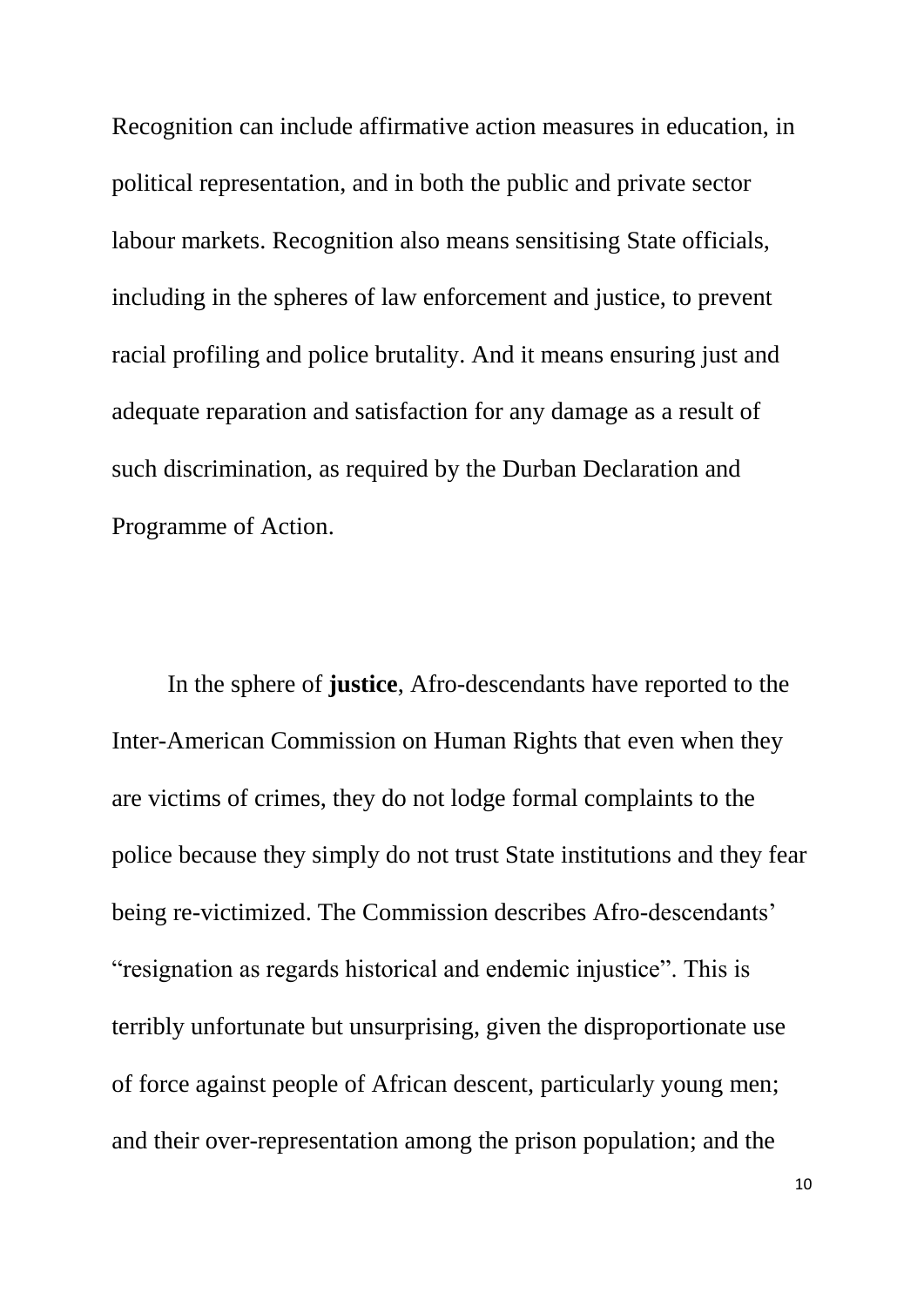endemic racial profiling and discrimination they face in encounters with law enforcement officials. Justice is about combatting impunity by promptly and transparently enforcing the law against police officers who use unjustified lethal force and disproportionate violence. States need to take measures to include equal access to justice and equal protection of the law at all stages of law enforcement.

Historically and in the present day, people of African descent have been major contributors to **development** and the prosperity of their societies and nations, but have been denied their fair share of the dividends. On the contrary, their human rights have been violated so that others may thrive. Development must aim at the improvement of the well-being of the entire population. For this to happen, women and men of African descent must be active partners in the design of development initiatives. There has been a historical neglect and lack of public investment in neighbourhoods and regions that are predominantly Afro-descendant. This needs to be reversed in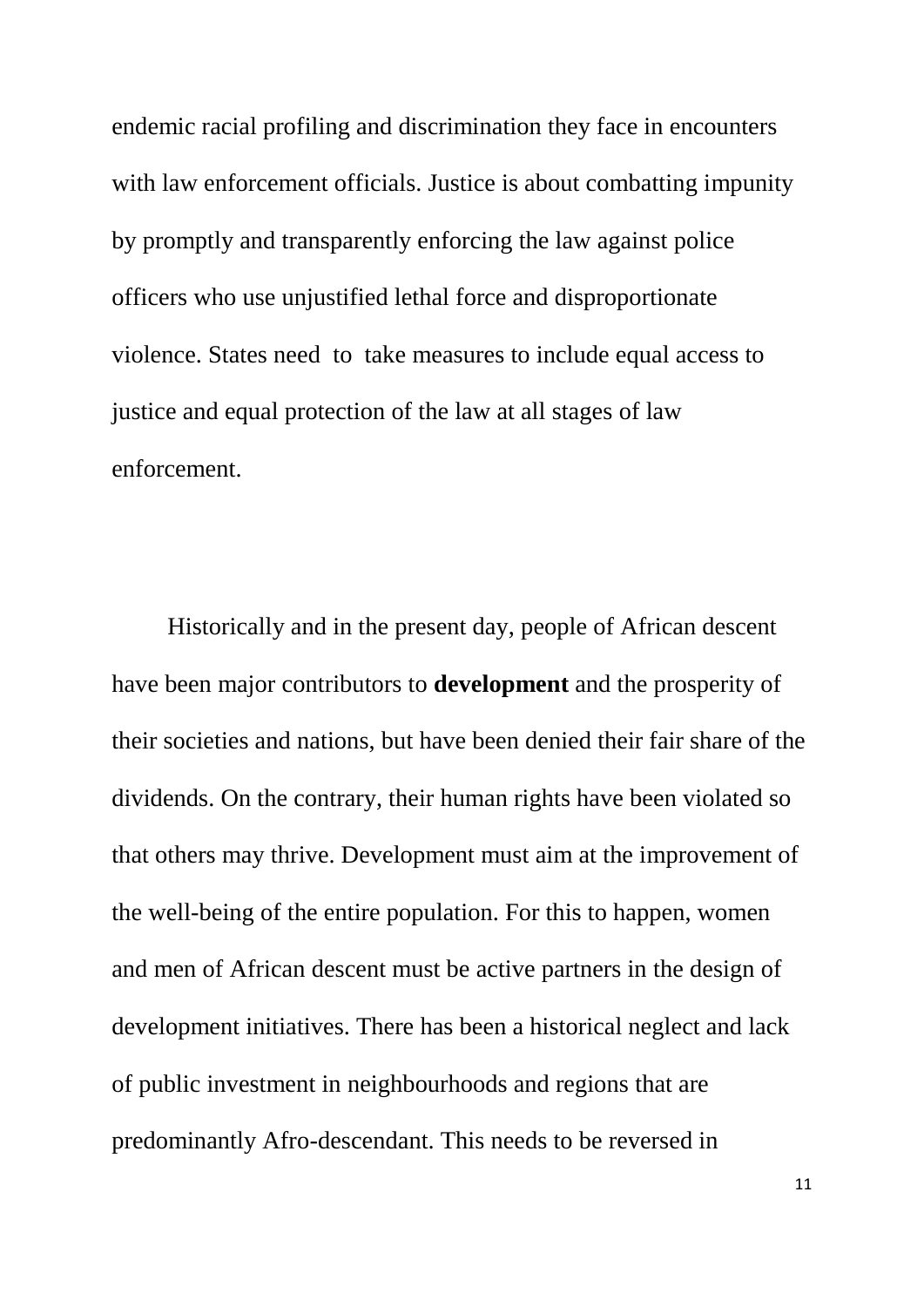partnership with the communities. Reducing inequality is a key feature of the Sustainable Development Goals adopted by world leaders earlier this year, and the rights of people of African descent must also be viewed through this prism.

Ladies and gentlemen,

We entered the Decade for People of African Descent with such an immense burden of historical and contemporary injustices that it is difficult not to bow down under the weight of despair. But we have an opportunity here to help strengthen communities of African descent and with them to strengthen the stability, democracy, rule of law, governance, security and development of the entire Latin American and Caribbean region. Let us seize this chance to tap the untapped potential in hitherto invisible communities. Let us pledge to use these 10 years to turn a corner.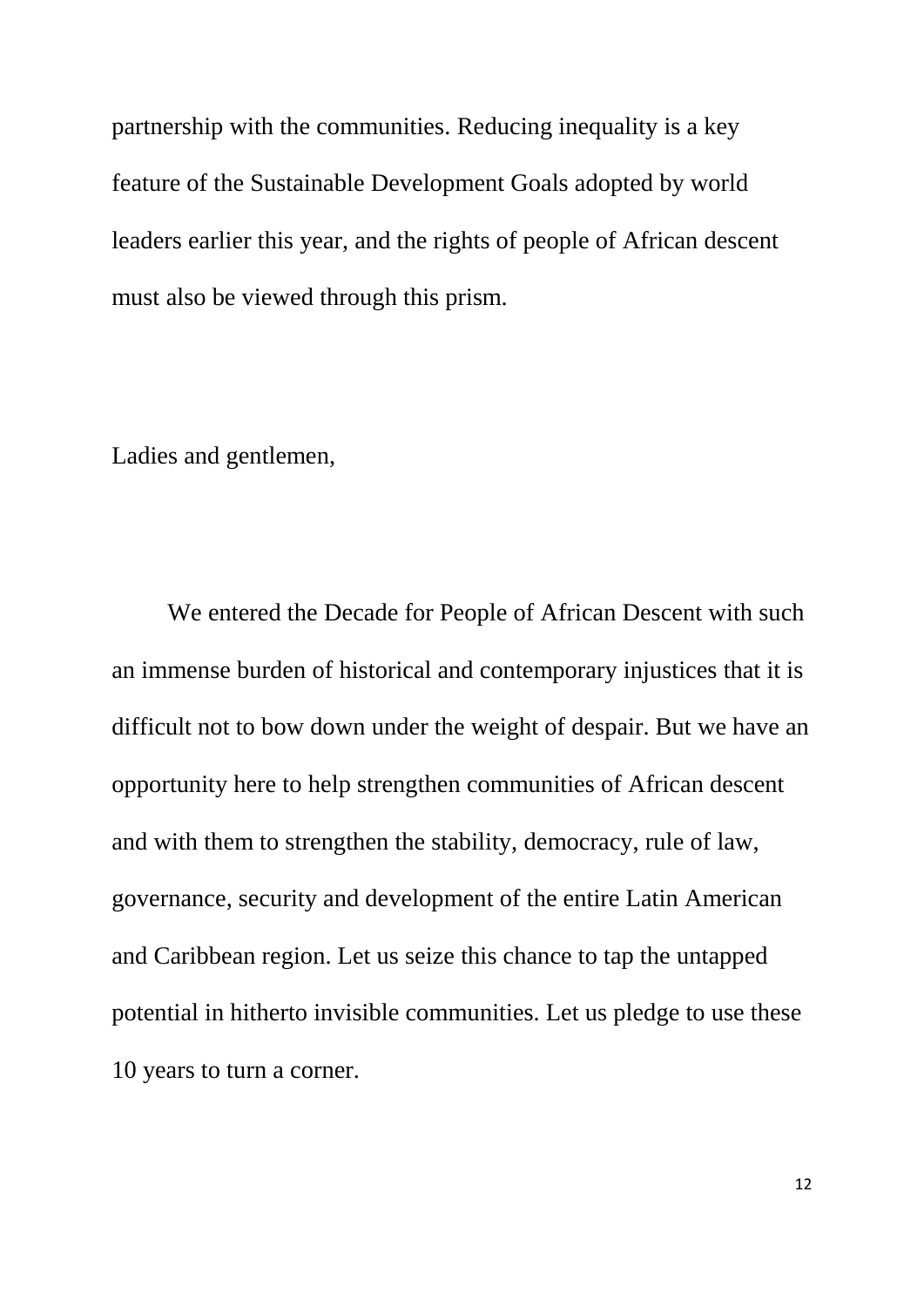Let us keep a watchful eye and a guiding hand on that child from the Afro-descendant communities of the region: the newborn child who will be 10 years old as the International Decade comes to a close, to ensure that they grow up empowered by a quality education which will open up a world of opportunities to them, and that nothing is denied them because of their ancestry or the colour of their skin.

From the earliest age, human rights education should be infused throughout the program of every school: in policies, the training of teaching personnel, in curricula and textbooks which reflect the rich diversity of one's own country and the heroic and terrible truths about the past which must not be forgotten. Children – all children – also need to learn what racism, bigotry and chauvinism are, and the evil they can produce. They can learn to recognise their own biases and correct them. They should learn that they are neither exceptional nor inferior because of where they were born, how they look, the colour of their skin or the social class of their parents. They should learn that no one is intrinsically superior to his or her fellow human beings. The